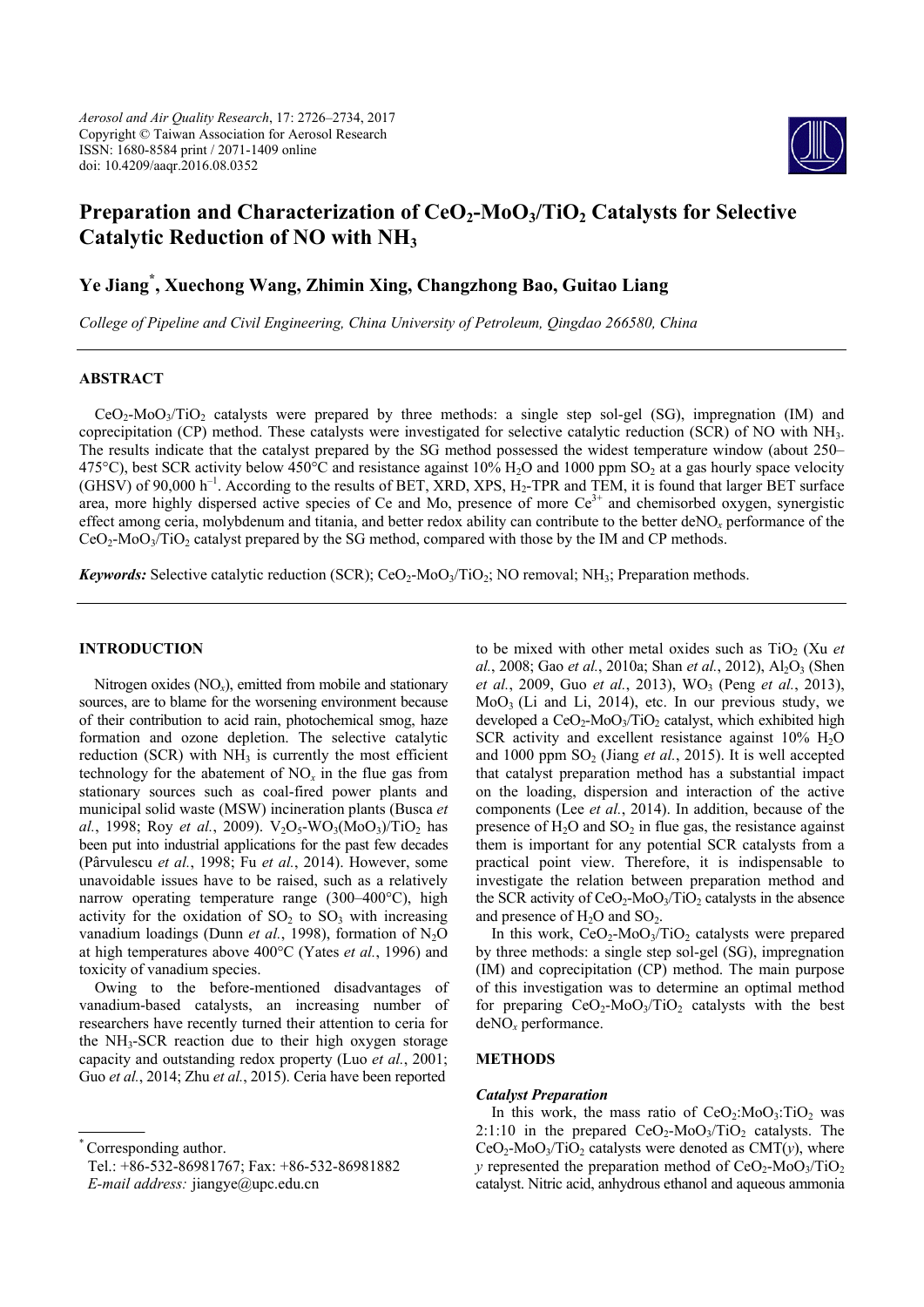$(3 \text{ mol } L^{-1})$  were purchased from Xilong Chemical Industry Corp. (Guangzhou, China), and other reagents (analytically pure) used in the catalyst preparation were purchased from Sinopharm Chemical Reagent Corp. (Shanghai, China).

### *Single step Sol-Gel Method (SG)*

One solution of butyl titanate (0.1 mol) and anhydrous ethanol (2.3 mol) was added dropwisely to the other solution of deionized water (1.9 mol), anhydrous ethanol (0.6 mol), nitric acid (0.1 mol) and cerium nitrate (0.01 mol) at room temperature under continuous and vigorous stirring for 3 h to yield a transparent colloidal solution. The solution was dried at 80°C for 24 h to form the xerogel, and then calcined in air at 500°C for 5 h.

### *Impregnation Method (IM)*

The catalyst was prepared by impregnation of  $TiO<sub>2</sub>$ (0.125 mol) with an aqueous solution containing cerium nitrate (0.012 mol) and ammonium molybdate (0.001 mol). The sample was dried at 110°C for 12 h, followed by calcination in air at 500°C for 5 h.

#### *Coprecipitation Method (CP)*

Titanium sulfate (0.125 mol), cerium nitrate (0.012 mol) and ammonium molybdate (0.001 mol) were dissolved in deionized water (11.1 mol). Aqueous ammonia was slowly added to the solution under continuous and vigorous stirring at room temperature until pH reached 11. After aged for 3 h, the sediment was filtered and washed with deionized water for six times to eliminate sulfate. The obtained sample was dried at 110°C for 12 h, and then calcined in air at 500°C for 5 h.

#### *SCR Activity Measurements*

The SCR activity measurements were carried out in a fixed-bed quartz reactor of 8 mm inner diameter using 0.35 g catalyst (150–250 µm). The feed gas composition was as follows: 1000 ppm NO, 1000 ppm NH<sub>3</sub>, 3 vol.%  $O_2$ , 10 vol.%  $H_2O$  (when used), 1000 ppm  $SO_2$  (when used) and  $N<sub>2</sub>$  as balance gas. H<sub>2</sub>O was injected with a micro-syringe pump (Smiths Medical Instrument (Zhejiang) Corp.) into a tube preheater to generate vapor. In all the tests, the total flow rate of the feed gas was 500 mL min<sup>-1</sup>, corresponding to the gas hourly space velocity (GHSV) of  $90,000$  h<sup>-1</sup>. The experiments were performed at 150–500°C. The concentrations of NO,  $NO<sub>2</sub>$ ,  $SO<sub>2</sub>$  and  $O<sub>2</sub>$  were continuously monitored by the gas analyzer (350 Pro, Testo). The formation of N<sub>2</sub>O was found to be negligible  $(< 10$  ppm), and consequently this product would not be further discussed.

## *Characterization of Catalysts*

The specific surface area, total pore volume and average pore diameter of the catalysts were measured by  $N_2$ adsorption/desorption at –196°C using a ASAP2020-M system (Micromeritics Instrument Corp.). The specific surface area were evaluated by the Brunauer-Emmette-Teller (BET) method. The pore size distribution was measured using Barrett-Joyner-Halenda (BJH) method.

The crystallite structure was identified by the X-ray

diffractometer (Panalytical Corp.) with a X′Pert PRO MPD system by using Cu Ka radiation.

X-ray photoelectron spectroscopy (XPS) was used to determine the atomic concentration and the chemical state of the elements on the catalyst surface with a Thermo ESCALAB 250 spectrometer using monochromated Al Kα X-rays (hy =  $1486.6$  eV) as a radiation source at 150 W. The binding energies were referenced to the C 1s line at 284.6 eV.

To evaluate the redox ability of the catalysts, temperature programmed reduction  $(H_2-TPR)$  was performed on an Autosorb-iQ-C chemisorption analyzer (Quantachrome Instrument Corp.) with a thermal conductivity detector (TCD).

The catalysts were analyzed with a JOEL JEM-2010 electron microscope to observe their microstructures.

## **RESULTS AND DISCUSSION**

#### *Catalytic Activity Evaluation*

*NH3-SCR Activity* 

The activities of various samples for the SCR of NO with  $NH<sub>3</sub>$  were measured as a function of temperatures and the results are shown in Fig. 1. It was clear that CMT(SG) possessed the best catalytic performance at the temperature below 450°C and the widest activity temperature window (about  $250-475$ °C) for  $> 90\%$  NO conversion. When the reaction temperature exceeded 450°C, the activity was shown as follows:  $CMT(CP)$  >  $CMT(SG)$  >  $CMT(IM)$ . These indicated that catalyst preparation methods had a massive impact on the SCR performance of  $CeO<sub>2</sub>-MoO<sub>3</sub>/TiO<sub>2</sub>$ catalysts.

### *Effect of H2O and SO2*

 $H<sub>2</sub>O$  and  $SO<sub>2</sub>$  are the main components in flue gas from stationary sources, so it is important to investigate their effect on the SCR activities of various catalysts and the results are shown in Figs.  $2-4$ . As shown in Fig. 2, when H<sub>2</sub>O was added into the feed gas, the activity of CMT(SG) decreased a little in the temperature range of 150–300°C and was not nearly inhibited at 300–450°C. As for CMT(IM), the presence of H2O caused a marked decrease in its activity at the temperatures below 400°C and had almost no inhibition at 400–450°C. It was noted that NO conversions over CMT(SG) and CMT(IM) were both enhanced at 500°C after the addition of  $H_2O$ , and yet the activity of CMT(SG) was higher than that of CMT(IM). With regard to CMT(CP), a nearly complete loss of its activity was observed. The H<sub>2</sub>O adsorbed on catalyst surface can block the active sites, leading to the decrease of the NH3-SCR activity (Liu *et al.*, 2014b). It could be seen that CMT(SG) had the best tolerance to  $H_2O$ in these three samples.

Effect of  $SO_2$  on NO conversion over  $CeO_2$ -Mo $O_3/TiO_2$ catalysts prepared by different methods is shown in Fig. 3. Before adding  $SO<sub>2</sub>$ , the SCR reaction had been stabilized for 1 h, and nearly 100% of NO conversions were achieved over CMT(SG) and CMT(IM). The addition of 1000 ppm  $SO<sub>2</sub>$  to the feed gas had little effect on the catalytic activities of CMT(SG). On the contrary, the catalytic activity of CMT(IM) decreased with time and about 80% NO conversion was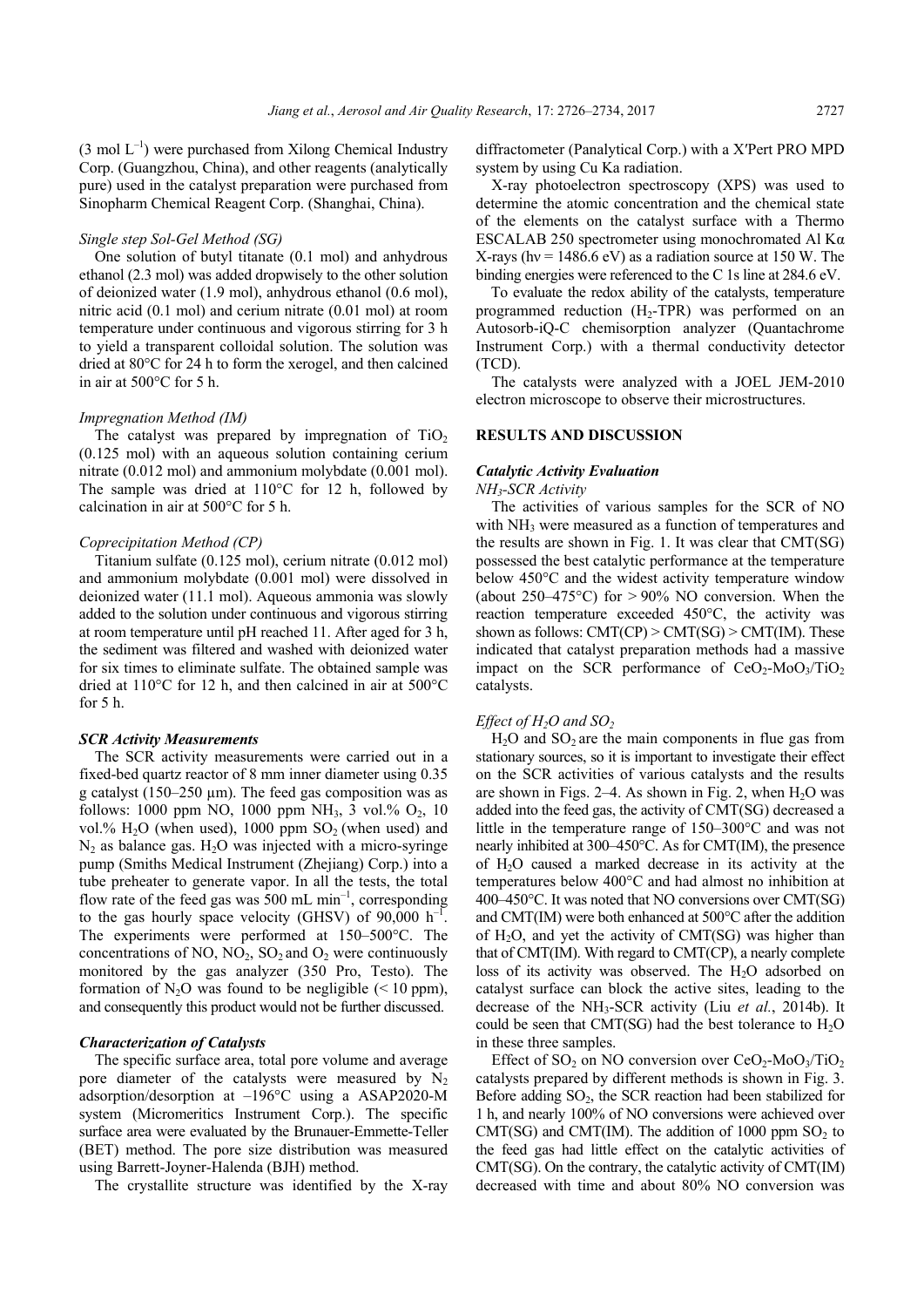

**Fig. 1.** NO conversion as a function of reaction temperature for various catalysts. Reaction conditions:  $[NO] = [NH<sub>3</sub>]$ 1000 ppm,  $[O_2] = 3$  vol.%, balance N<sub>2</sub> and GHSV = 90,000 h<sup>-1</sup>.



**Fig. 2.** Effect of H<sub>2</sub>O on NO conversion over various catalysts. ( $\blacksquare$ ) CMT(SG), ( $\bullet$ °) CMT(IM), ( $\blacktriangle\triangle$ ) CMT(CP). Reaction conditions:  $[NO] = [NH_3] = 1000$  ppm,  $[O_2] = 3$  vol.%,  $[H_2O] = 10\%$  ( $\Box \triangle$ ), balance N<sub>2</sub> and GHSV = 90,000 h<sup>-1</sup>.

obtained after 7.5 h. As for CMT(CP), the original activity was substantially lower than those of the other two catalysts. After the addition of  $SO_2$ , it still remained the original low activity. From Fig. 3, it can be also seen that there were almost no changes in the activities of CMT(IM) and CMT(CP) when SO2 was cut off. According to Xu *et al.* (2009), the presence of  $SO_2$  in the feed gas led to the formation of  $NH_4HSO_4$ ,  $Ce(SO<sub>4</sub>)<sub>2</sub>$  and  $Ce<sub>2</sub>(SO<sub>4</sub>)<sub>3</sub>$  on  $Ce/TiO<sub>2</sub>$  catalyst. NH<sub>4</sub>HSO<sub>4</sub> could deposit on the surface of the catalyst and block the active sites.  $Ce(SO_4)_2$  and  $Ce_2(SO_4)_3$  disrupted the  $Ce^{3+}/Ce^{4+}$ redox cycle and inhibited the formation and adsorption of nitrate species (Xu *et al.*, 2009). Compared with CMT(IM) and CMT(CP), CMT(SG) might inhibit the formation of these surface sulfate species, thereby having the best tolerance to  $SO<sub>2</sub>$ .

Fig. 4 illustrates the co-effect of  $H<sub>2</sub>O$  and  $SO<sub>2</sub>$  on NO conversion over various catalysts. CMT(SG) exhibited the highest resistance to  $H_2O$  and  $SO_2$  and a relatively high NO conversion (about 80%) was still maintained after 7.5 h. Upon switching off  $H_2O$  and  $SO_2$ , the activity was nearly restored to its original level. For CMT(IM), the NO conversion decreased sharply to about 10% in 3.5 h and subsequently the low activity was retained. As to CMT(CP), the addition of  $H_2O$  and  $SO_2$  led to the rapid decrease in its activity and less than 10% of NO conversion was obtained after 3.5 h. After removing  $H_2O$  and  $SO_2$ , only a very small part of the SCR activity was restored over CMT(IM) and CMT(CP). It was obvious that the preparation methods had a different impact on the resistance of  $CeO<sub>2</sub>-MoO<sub>3</sub>/TiO<sub>2</sub>$ catalysts to  $H_2O$  and  $SO_2$ . It is known that  $Ce(SO_4)_2$  and  $Ce<sub>2</sub>(SO<sub>4</sub>)$ <sub>3</sub> have high thermal stability (Xu *et al.*, 2009). Considering that the removal of  $H_2O$  and  $SO_2$  resulted in regaining the activity of CMT(SG), the deactivation of CMT(SG) by  $H_2O$  and  $SO_2$  might be mainly attributed to the deposition of  $NH<sub>4</sub>HSO<sub>4</sub>$ , blocking the active sites on the catalyst surface. Furthermore,  $SO<sub>2</sub>$  hardly reacted with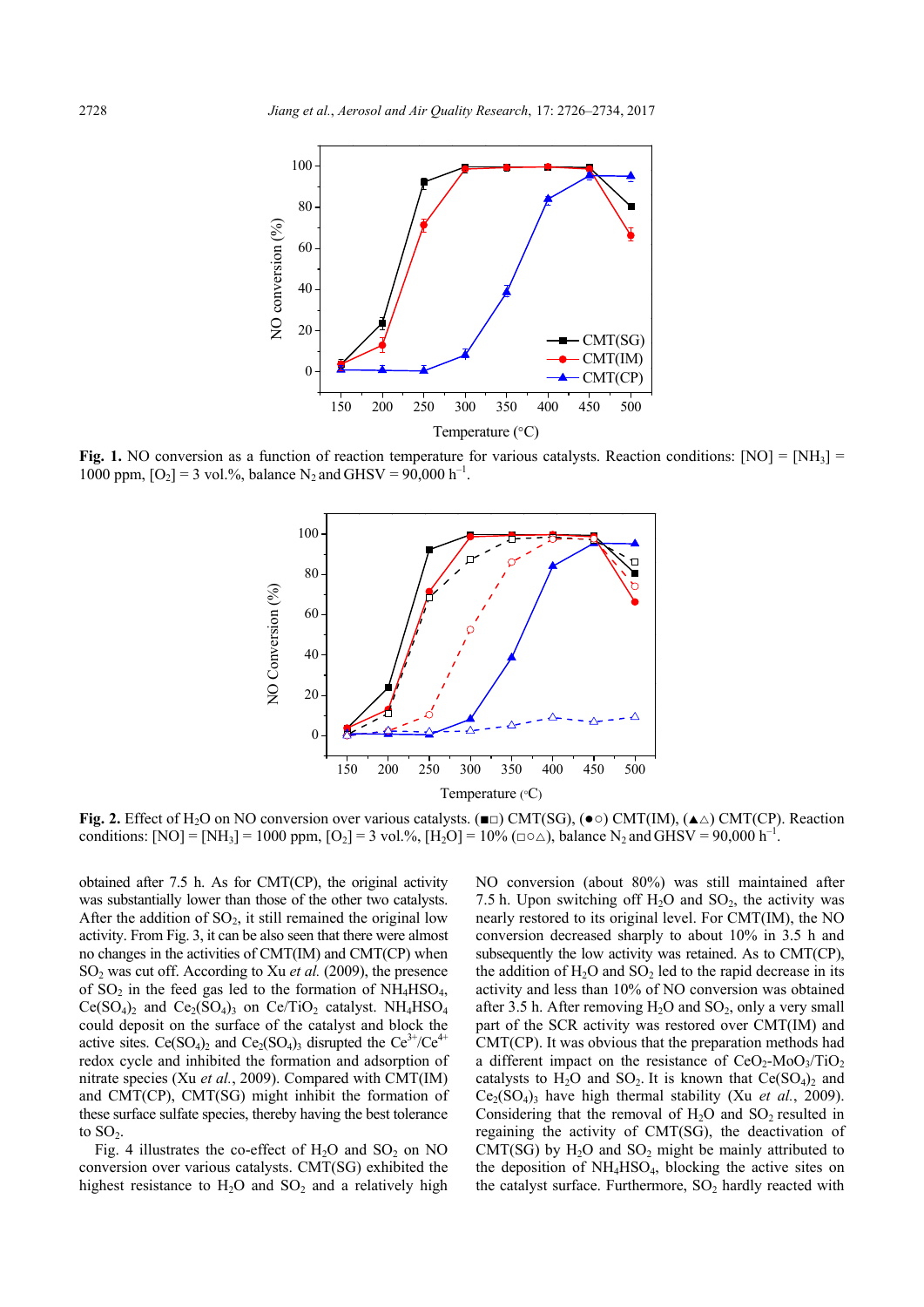

**Fig. 3.** Effect of SO<sub>2</sub> on NO conversion over various catalysts at 350°C. Reaction conditions:  $[NO] = [NH<sub>3</sub>] = 1000$  ppm,  $[O_2] = 3$  vol.%,  $[SO_2] = 1000$  ppm, balance N<sub>2</sub> and GHSV = 90,000 h<sup>-1</sup>.



**Fig. 4.** Effect of H<sub>2</sub>O and SO<sub>2</sub> on NO conversion over various catalysts at 350°C. Reaction conditions:  $[NO] = [NH<sub>3</sub>] =$ 1000 ppm,  $[O_2] = 3$  vol.%,  $[H_2O] = 10\%$ ,  $[SO_2] = 1000$  ppm, balance N<sub>2</sub> and GHSV = 90,000 h<sup>-1</sup>.

CMT(SG) to form  $Ce(SO<sub>4</sub>)<sub>2</sub>$  and  $Ce<sub>2</sub>(SO<sub>4</sub>)<sub>3</sub>$ . It might be ascribed to the competitive adsorption of  $H<sub>2</sub>O$  at the catalyst surface and the strong interaction among Ce, Mo and Ti in CMT(SG). By contrast, the great loss of the activity of CMT(IM) and CMT(CP) might be attributed to the formation of NH<sub>4</sub>HSO<sub>4</sub>, Ce(SO<sub>4</sub>)<sub>2</sub> and Ce<sub>2</sub>(SO<sub>4</sub>)<sub>3</sub>.

#### *Characterization of Catalysts*

#### *BET Results*

The physical properties of the  $CeO<sub>2</sub>-MoO<sub>3</sub>/TiO<sub>2</sub>$  catalysts prepared by different methods are compared in Table 1. The BET surface area of CMT(SG) was the largest among the three samples. The total pore volume is in the following sequence:  $CMT(SG) \leq CMT(IM) \leq CMT(CP)$ . The order of the average pore diameter was:  $CMT(SG) < CMT(CP)$ < CMT(IM). It was clear that different preparation methods could result in the different microstructure of  $CeO<sub>2</sub>$ - $MoO<sub>3</sub>/TiO<sub>2</sub>$  catalysts. The similar phenomena were found over CeO<sub>2</sub>/TiO<sub>2</sub> (Gao *et al.*, 2010b), CeO<sub>2</sub>/Al<sub>2</sub>O<sub>3</sub> (Guo *et al.*, 2013) and  $CeO<sub>2</sub>$ - $ZrO<sub>2</sub>$ -WO<sub>3</sub> (Ning *et al.*, 2015) prepared by different methods.

#### *XRD Results*

XRD patterns of various samples are presented in Fig. 5. CMT(SG) exhibited only the characteristic lines of anatase  $TiO<sub>2</sub>$ . The absence of the characteristic diffraction peaks due to  $CeO<sub>2</sub>$  and  $MoO<sub>3</sub>$  indicated that  $CeO<sub>2</sub>$  and  $MoO<sub>3</sub>$ were highly dispersed and existed as amorphous or highly dispersed species on the surface of anatase  $TiO<sub>2</sub>$ . This also suggested that there existed a strong synergistic effect among Ce, Mo and Ti in CMT(SG). By contrast, an extremely weak diffraction peak of  $Ce_2(MoO_4)$ <sub>3</sub> (PDF30-0303) was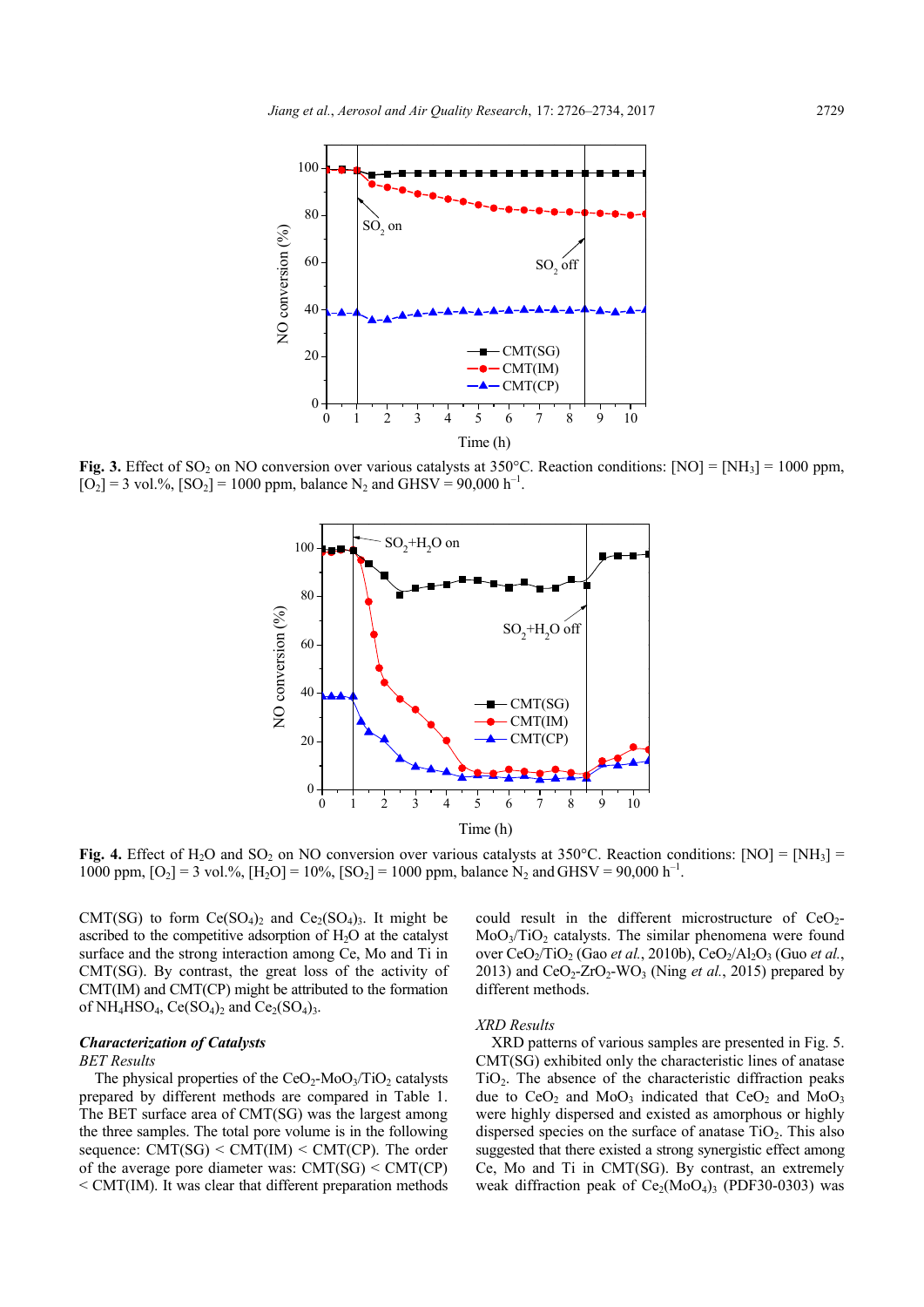| Samples | BET surface area $(m^2 g^{-1})$ | Total pore volume (cm <sup>3</sup><br>$\sigma^{-1}$ | Average pore diameter (nm) |
|---------|---------------------------------|-----------------------------------------------------|----------------------------|
| CMT(IM) | 65.30                           | 0.2464                                              | 12.749                     |
| CMT(SG) | 103.90                          | 0.1779                                              | 5.664                      |
| CMT(CP) | 01.53                           | 0.3480                                              | .882                       |





**Fig. 5.** XRD patterns of (a) CMT(IM), (b) CMT(CP) and (c) CMT(SG).

observed on CMT(CP) in addition to the characteristic lines of anatase  $TiO<sub>2</sub>$ . As for CMT(IM), quite a few diffraction peaks ascribed to cubic  $CeO<sub>2</sub>$  were detected, as reported by Liu *et al.* (2014a). This implied that ceria crystallites were present in CMT(IM). Furthermore, it can be seen from Fig. 5 that the sharpness and relative intensity of the main anatase peak (101) for CMT(IM) was obviously larger than the two other samples. This indicated the interaction was weakest among Ce, Mo and Ti in CMT(IM), thereby giving rise to the segregation of  $CeO<sub>2</sub>$  crystallites from  $TiO<sub>2</sub>$  carrier. It seems reasonable to suppose that, over the  $CeO<sub>2</sub>$ -MoO<sub>3</sub>/TiO<sub>2</sub> catalyst prepared by a single step sol-gel method, ceria could be well dispersed and kept as an amorphous phase, which would help to improve its catalytic activity.

#### *XPS Results*

Complicated XPS spectra of Ce 3d for various samples are illustrated in Fig. 6. The sub-bands labeled u, u′′, u′′′ and v, v'', v''' are assigned to  $Ce<sup>4+</sup>$ , while u' and v' belong to Ce3+ (Gao *et al.*, 2010c; Chen *et al.*, 2010; Shan *et al.*, 2012). It is generally acknowledged that ceria-based catalysts possess the excellent reducibility via the redox shift between  $Ce^{3+}$  and  $Ce^{4+}$ , which enhances the oxygen store/release capacity. Accordingly, the SCR activity of  $CeO<sub>2</sub>$ -MoO<sub>3</sub>/TiO<sub>2</sub> catalyst should have something to do with the ratio of  $Ce^{3+}/(Ce^{3+} + Ce^{4+})$ . From Fig. 6, it can be seen that the redox couple of  $Ce^{3+}/Ce^{4+}$  was observed in all of the three samples. The ratios of  $Ce^{3+}/(Ce^{3+}+ Ce^{4+})$  for  $CeO_2$ -MoO<sub>3</sub>/TiO<sub>2</sub> catalysts were shown as follows: 26.3% for CMT(IM) < 35.4% for  $CMT(CP) < 41.7\%$  for CMT(SG). This indicated that

preparation methods could lead to the difference in the Ce valance state over  $CeO<sub>2</sub>$ -MoO<sub>3</sub>/TiO<sub>2</sub> catalysts while more  $Ce^{3+}$  were present in CMT(SG). The existence of  $Ce^{3+}$  could create a charge imbalance, vacancies and unsaturated chemical bonds on the catalyst surface, leading to the increase in chemisorbed oxygen or/and weakly bonded oxygen species on the catalyst surface (Yang *et al.*, 2006). As a result, it could be inferred that CMT(SG) would possess superior deNO*x* performance, which had been exactly confirmed by the results of the activity tests.

The O 1s XPS spectra of various samples can be fitted into three overlapping peaks, as shown in Fig. 7. The subband at 529.0–530.1 eV can be assigned to the lattice oxygen (denoted by Oα) (Chen *et al.*, 2010; Gao *et al.*, 2010c). Two shoulder peaks at 530.6–531.0 eV and 532.4–533.0 eV are ascribed to the surface adsorbed oxygen (denoted by  $O<sub>β</sub>$ ) and the surface oxygen by hydroxyl species and/or adsorbed water species as contaminants at the surface (denoted by Oγ), respectively (Yang *et al.*, 2006; Chen *et al.*, 2010; Gao *et al.*, 2010c). The calculated  $O_\beta$  ratio increased according to the following sequence:  $31.2\%$  for CMT(IM) <  $32.7\%$ for  $CMT(CP)$  < 34.1% for  $CMT(SG)$ . Surface adsorbed oxygen  $(O_6)$  has been reported to play a substantial role in SCR reaction due to its higher mobility than lattice oxygen ( $O_{\alpha}$ ) (Shan *et al.*, 2012). High  $O_{\beta}$  ratio facilitated the oxidation of NO to  $NO<sub>2</sub>$  in the SCR reaction (Adamowska *et al.*, 2008; Chen *et al.*, 2012), thereby improving the activity of the catalysts. This was in good agreement with the results of the activity tests.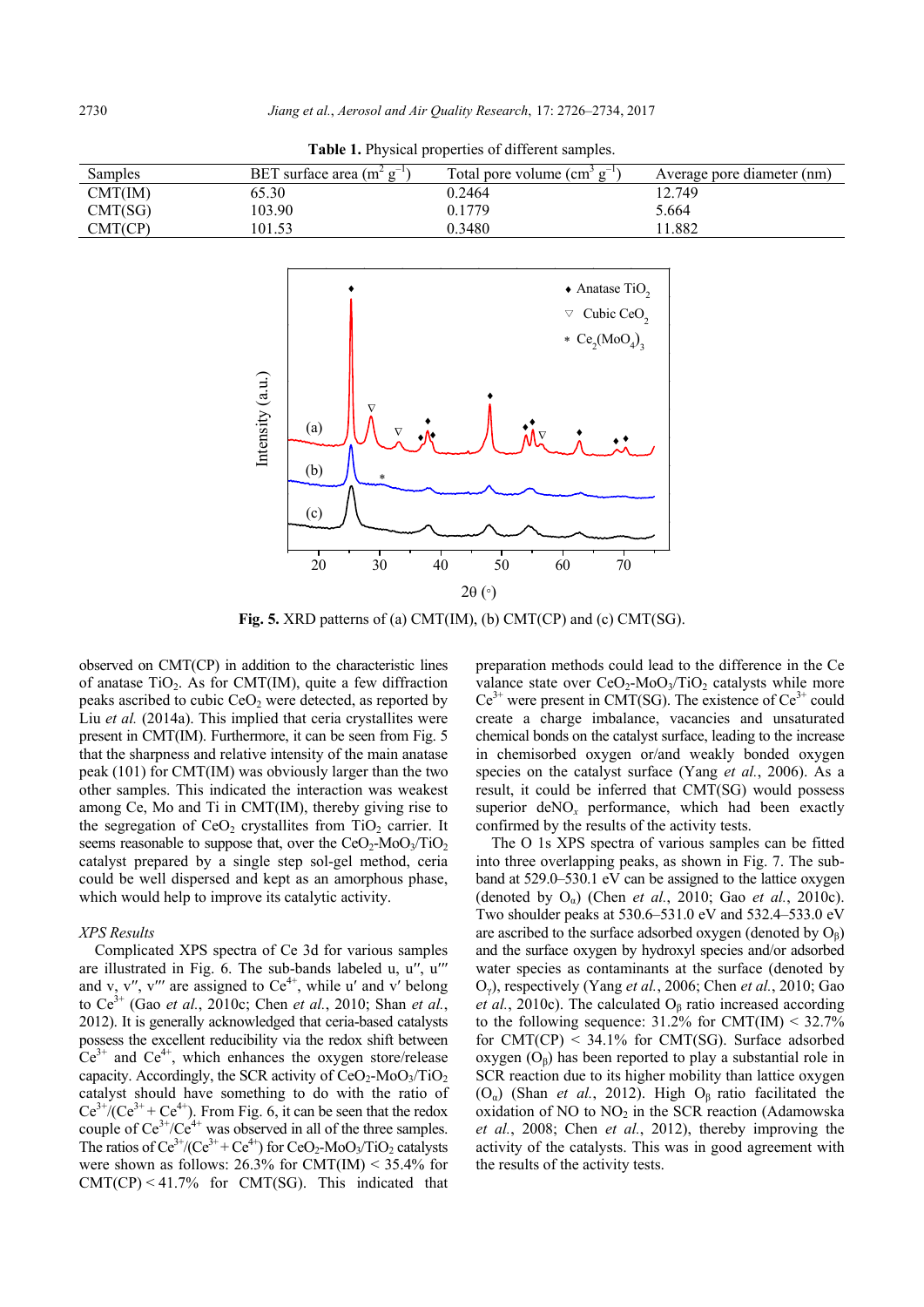

**Fig. 6.** XPS spectra of Ce 3d for various catalysts.



**Fig. 7.** XPS spectra of O 1s for various catalysts.

## *H2-TPR Results*

H2-TPR profiles of various samples are compared in Fig. 8. For CMT(SG), a single broad reduction peak centered at 548 $\degree$ C was observed and the onset temperature ( $T_{onset}$ ) was about 350°C. The reduction process of CMT(SG) could be interpreted as the coreduction of surface oxygen of ceria and well dispersed Mo species. It should be noted that the reduction of bulk ceria did not take place in the temperature range of 300–700°C, since it occurred only above 750°C (Devaiah *et al.*, 2014; Li *et al.*, 2014). CMT(IM) possessed two reduction peaks entered at 478°C and 747°C, which was similar to that reported in the study of Liu *et al.* (2014a). The first peak could be associated with the coreduction of surface oxygen of ceria and octahedral well dispersed Mo species, while the second peak could be assigned to the

coreduction of bulk ceria and tetrahedral Mo species (Liu *et al.*, 2014a). As for CMT(CP), the reduction temperature of the main peak shifted to higher temperature (612°C). From Fig. 8, it could be also found that  $T_{onset}$  of CMT(SG) was the lowest among the three samples. This suggested that CMT(SG) could be reduced most easily. From the BET and XRD results, it could be inferred that the easier reduction for CMT(SG) might be attributed to its higher surface area and better dispersion of Ce and Mo on  $TiO<sub>2</sub>$  carrier, which were highly beneficial in improving the activity of the catalysts. In addition, it should be noted that CMT(SG) and  $CMT(CP)$  showed distinct H<sub>2</sub>-TPR behaviors though displayed similar crystallinity of anatase  $TiO<sub>2</sub>$  and dispersion of ceria and  $MoO<sub>3</sub>$  (Fig. 5). This implied that the interaction among Ce, Mo and Ti might have a significant impact on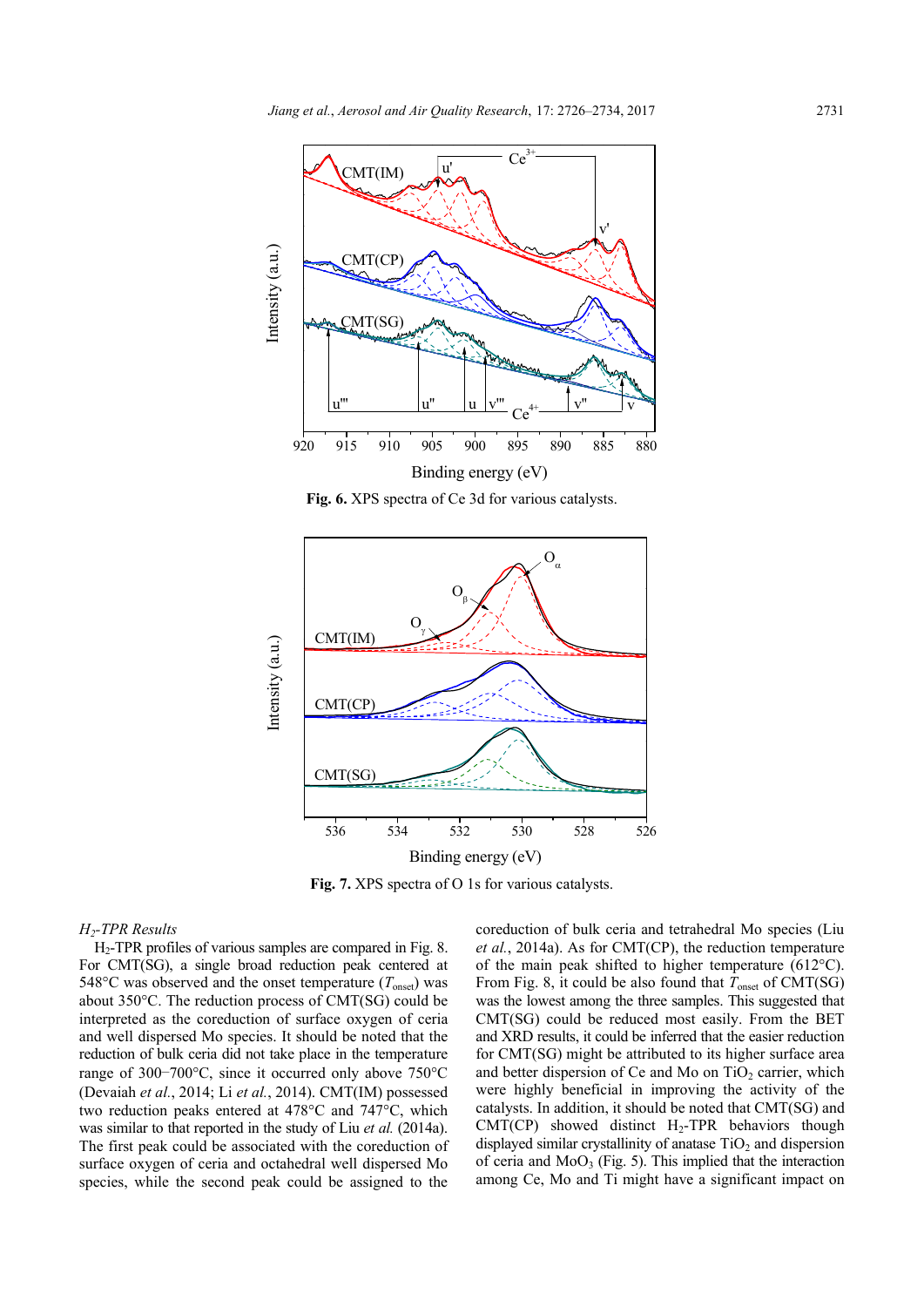

**Fig. 8.** H<sub>2</sub>-TPR profiles of (a) CMT(SG), (b) CMT(IM) and (c) CMT(CP).



**Fig. 9.** TEM micrographs of (a) CMT(IM), (b) CMT(SG) and (c) CMT(CP).

the reducibility of the samples. According to the XPS results, the ratios of  $Ce^{3+}/Ce^{4+}$  were different in various samples. It has been reported that  $Mo^{6+}$  species can be present in both tetrahedral and octahedral coordination (Park *et al.*, 1997). Therefore, it can be inferred that the difference in  $H_2$ consumption for various samples was likely to correlate with the formation of subtly different surface structure of Ce and Mo oxide species, resulting from different catalyst preparation methods.  $H_2$ -TPR results demonstrated that CMT(SG) possessed the excellent redox ability.

#### *TEM Results*

The HR-TEM micrographs of various samples are shown in Fig. 9. As shown in Fig. 9(a), the primary particle size of CMT(IM) was about 20 nm, and the crystals of  $TiO<sub>2</sub>$ and  $CeO<sub>2</sub>$  could be observed distinctly. This implied that crystalline phase of  $TiO<sub>2</sub>$  and  $CeO<sub>2</sub>$  existed in CMT(IM), which was consistent with XRD results. There were three kinds of lattice fringes. 0.35 nm, 0.32 nm and 0.31 nm of lattice fringes matched anatase (101) (Jiang *et al.*, 2015),  $CeO<sub>2</sub>$  (111) (Vantomme *et al.*, 2005) and  $MoO<sub>3</sub>(021)$  (Jiang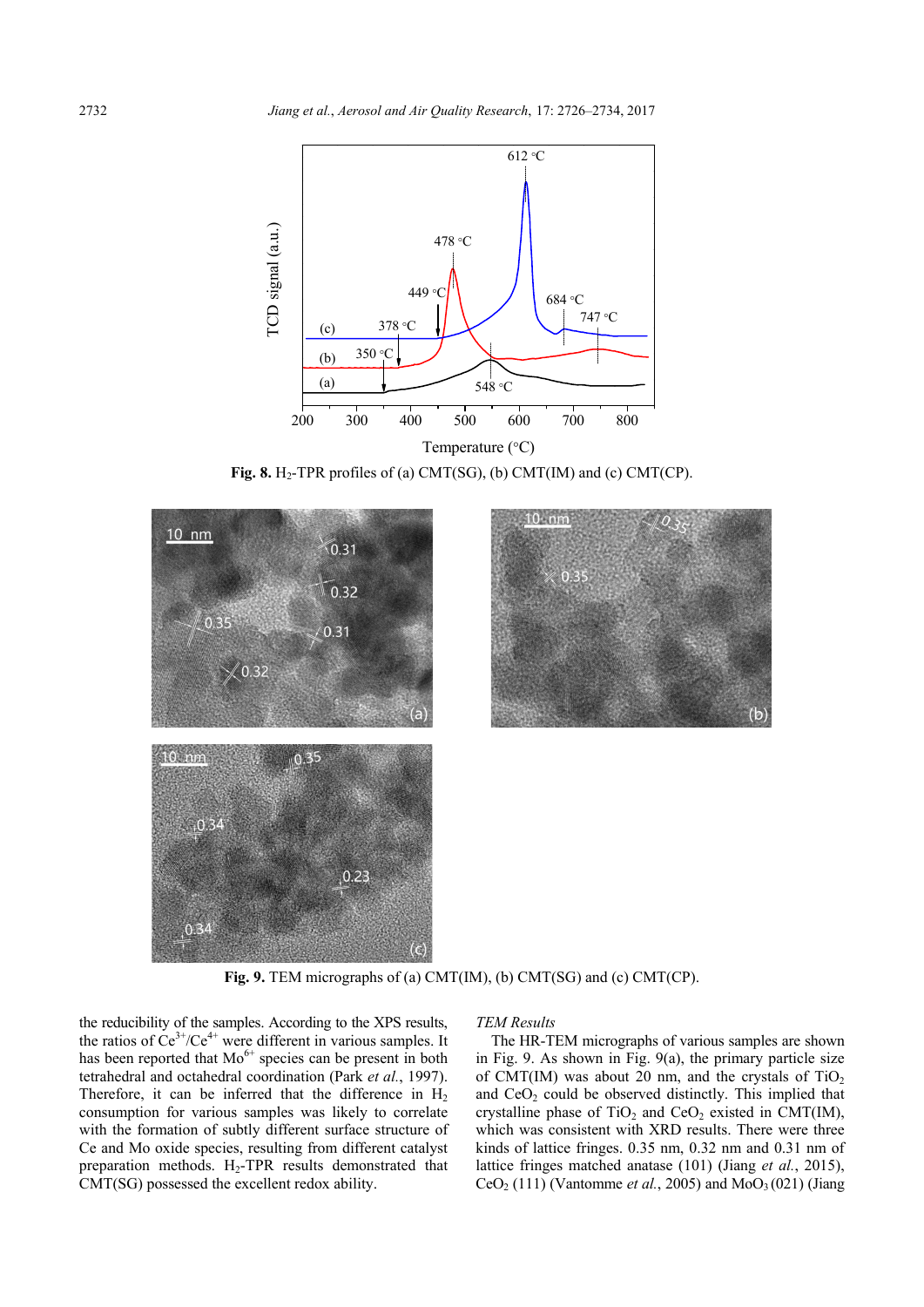and Song,  $2007$ ), respectively. It was noted that  $MoO<sub>3</sub>$  was not determined by XRD. It might be because  $MoO<sub>3</sub>$  was well dispersed and existed as amorphous or highly dispersed species in CMT(IM). For CMT(SG) and CMT(CP), the primary particle size was less than 10 nm, and the crystals of TiO<sub>2</sub>, CeO<sub>2</sub> and MoO<sub>3</sub> could be not discriminated. These results indicated that less crystalline phase of  $TiO<sub>2</sub>$  formed in these two samples, which was in good agreement with XRD results. In CMT(SG), only lattice fringes ascribed to anatase  $TiO<sub>2</sub>$  were determined. This meant that  $CeO<sub>2</sub>$  and MoO3 were well dispersed and existed as amorphous or highly dispersed species. As to CMT(CP), besides the lattice fringes matching anatase (101), 0.34 nm and 0.23 nm of lattice fringes were identified, which were ascribed to MoO<sub>3</sub> (040) (Du *et al.*, 2014) and MoO<sub>3</sub> (041) (Zhong *et al.*, 2014). According to the XRD results,  $Ce_2(M_0O_4)$ <sub>3</sub> was present in CMT(CP). Therefore, it could be concluded that a single step sol-gel method might improve the dispersion of  $CeO<sub>2</sub>$  and  $MoO<sub>3</sub>$  in CMT(SG), which was conducive to enhance its catalytic activity.

## **CONCLUSIONS**

 $CeO<sub>2</sub>-MoO<sub>3</sub>/TiO<sub>2</sub>$  catalysts were prepared by three methods. The catalyst prepared by a single step sol-gel method showed the best SCR activity and resistance to  $10\%$  H<sub>2</sub>O and 1000 ppm SO<sub>2</sub>. From the results of BET,  $XRD$ ,  $XPS$ ,  $H_2$ -TPR and TEM, it could be inferred that the superior  $\text{deNO}_x$  performance should be attributed to large surface area, highly dispersed active species of Ce and Mo, presence of more  $Ce^{3+}$  and chemisorbed oxygen, strong interaction among ceria, molybdenum and titania, and good redox ability. As a result, a single step sol-gel method is an effective one for the preparation of  $CeO<sub>2</sub>-MoO<sub>3</sub>/TiO<sub>2</sub>$ catalyst for NH3-SCR of NO.

## **ACKNOWLEDGMENTS**

The authors wish to express their sincere appreciation for the financial supports from the National Science Foundation of China (No. 51506226), Shandong Provincial Natural Science Foundation (No. ZR2015EM010) and "the Fundamental Research Funds for the Central Universities" (No. 15CX05005A).

## **REFERENCES**

- Adamowska, M., Krztoń, A., Najbar, M., Costa, P.D. and Djéga-Mariadassou, G. (2008). DRIFT study of the interaction of NO and  $O_2$  with the surface of  $Ce<sub>0.62</sub>Zr<sub>0.38</sub>O<sub>2</sub>$ as deNO*x* catalyst. *Catal. Today* 137: 288–291.
- Busca, G., Lietti, L., Ramis, G. and Berti, F. (1998). Chemical and mechanistic aspects of the selective catalytic reduction of NO*x* by ammonia over oxide catalysts: A review. *Appl. Catal. B* 18: 1–36.
- Chen, L., Li, J., Ge, M. and Zhu, R. (2010). Enhanced activity of tungsten modified  $CeO<sub>2</sub>/TiO<sub>2</sub>$  for selective catalytic reduction of NO*x* with ammonia. *Catal. Today*  153: 77–83.
- Chen, L., Weng, D., Si, Z. and Wu, X. (2012). Synergistic effect between ceria and tungsten oxide on  $WO_3$ -CeO<sub>2</sub>-TiO2 catalysts for NH3-SCR reaction. *Prog. Nat. Sci.* 22: 265–272.
- Devaiah, D., Jampaiah, D., Saikia, P. and Reddy B.M. (2014). Structure dependent catalytic activity of  $Ce<sub>0.8</sub>Th<sub>0.2</sub>O<sub>2−*δ*</sub>$  and TiO<sub>2</sub> supported Ce<sub>0.8</sub>Tb<sub>0.2</sub>O<sub>2−*δ*</sub> solid solutions for CO oxidation. *J. Ind. Eng. Chem.* 20: 444–453.
- Du, Y.C., Zheng, G.W., Meng, Q., Wang, L.P., Fan, H.G. and Dai, H.X. (2014). Fabrication and excellent catalytic performance of three-dimensional ordered mesoporous molybdenum oxides. *J. Inorg. Mater.* 29: 124–130 (in Chinese).
- Dunn, J.P., Koppula, P.R., Stenger, H.G. and Wachs I.E. (1998). Oxidation of sulfur dioxide to sulfur trioxide over supported vanadia catalysts. *Appl. Catal. B* 19: 103– 117.
- Fu, M., Li, C., Lu, P., Qu, L., Zhang, M., Zhou, Y., Yu, M. and Fang, Y. (2014). A review on selective catalytic reduction of NO*x* by supported catalysts at 100-300°C– catalysts, mechanism, kinetics. *Catal. Sci. Technol.* 4: 14–25.
- Gao, X., Du, X., Cui, L., Fu, Y., Luo, Z. and Cen, K. (2010a). A Ce-Cu-Ti oxide catalyst for the selective catalytic reduction of NO with NH3. *Catal. Commun.*  12: 255–258.
- Gao, X., Jiang, Y., Fu, Y., Zhong, Y., Luo, Z. and Cen, K. (2010b). Preparation and characterization of  $CeO<sub>2</sub>/TiO<sub>2</sub>$ catalysts for selective catalytic reduction of NO with NH3. *Catal. Commun.* 11: 465–469.
- Gao, X., Jiang, Y., Zhong, Y., Luo, Z. and Cen, K. (2010c). The activity and characterization of  $CeO<sub>2</sub>-TiO<sub>2</sub>$ catalysts prepared by the sol-gel method for selective catalytic reduction of NO with NH3. *J. Hazard. Mater.*  174: 734–739.
- Guo, R., Zhou, Y., Pan, W., Hong, J., Zheng, W., Jin, Q., Ding, C. and Guo, S. (2013). Effect of preparation methods on the performance of  $CeO<sub>2</sub>/Al<sub>2</sub>O<sub>3</sub>$  catalysts for selective catalytic reduction of NO with NH3. *J. Ind. Eng. Chem.*  19: 2022–2025.
- Guo, R., Zhen, W., Pan, W., Zhou, Y., Hong, J., Xu, H., Jin, Q., Ding, C. and Guo S. (2014). Effect of Cu doping on the SCR activity of  $CeO<sub>2</sub>$  catalyst prepared by citric acid method. *J. Ind. Eng. Chem.* 20: 1577–1580.
- Jiang, Y., Xing, Z., Wang, X., Huang, S., Liu, Q. and Yang, J. (2015). MoO<sub>3</sub> modified CeO<sub>2</sub>/TiO<sub>2</sub> catalyst prepared by a single step sol-gel method for selective catalytic reduction of NO with NH3. *J. Ind. Eng. Chem.* 29: 43–47.
- Jiang, Y., Xing, Z., Wang, X., Huang, S., Wang, X. and Liu, Q. (2015). Activity and characterization of a Ce-W-Ti oxide catalyst prepared by a single step sol-gel method for selective catalytic reduction of NO with NH3. *Fuel* 151: 124–129.
- Lee, D.W. and Yoo, B.R. (2014). Advanced metal oxide (supported) catalysts: Synthesis and applications. *J. Ind. Eng. Chem.* 20: 3947–3959.
- Lee, S.M., Park, K.H. and Hong, S.C. (2012). MnO<sub>x</sub>/CeO<sub>2</sub>- $TiO<sub>2</sub>$  mixed oxide catalysts for the selective catalytic reduction of NO with NH<sub>3</sub> at low temperature. *Chem.*